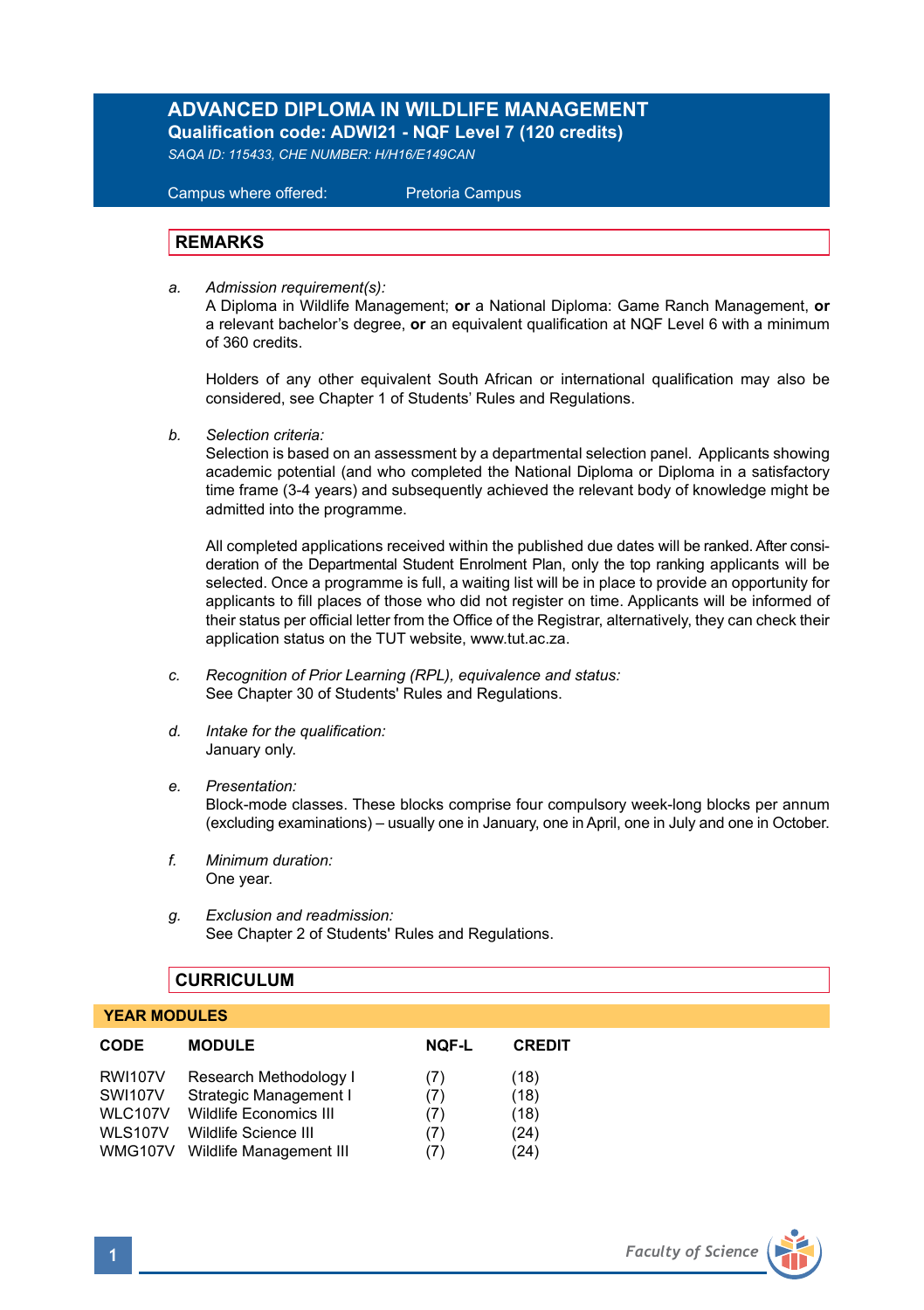**2** *Faculty of Science*

WTQ107V Wildlife Techniques | (7) (18)

TOTAL CREDITS FOR THE QUALIFICATION: **120**

# **MODULE INFORMATION (OVERVIEW OF SYLLABUS)**

The syllabus content is subject to change to accommodate industry changes. Please note that a more detailed syllabus is available at the Department or in the study guide that is applicable to a particular module. On 18 November 2019, the syllabus content was defined as follows:

#### **R**

#### **RESEARCH METHODOLOGY I (RWI107V) 1 X 3-HOUR PAPER**

#### *(Module custodian: Department of Nature Conservation)*

This module enables the student to resolve problems and introduce change within the practice of applied research methodology and wildlife management; and integrates theoretical knowledge and requisites essential for the management of environmental parameters on a game farm. (Total tuition time: ± 180 hours)

#### **S**

# STRATEGIC MANAGEMENT I (SWI107V) **1 ACCURAGEMENT 1 (SWINGTON PAPER**

#### *(Module custodian: Department of Nature Conservation)*

Organisational Management and the diversity in South African organisations. It further enables the student to resolve problems and introduce change within the field of Organisational Management, specifically in the wildlife and ecotourism industry. The focus of the module is to provide the student with the knowledge to understand management in the context of the Wildlife Management and other industries. (Total tuition time: not available)

# **W**

# **WILDLIFE ECONOMICS III (WLC107V) 1 X 3-HOUR PAPER**

#### *(Module custodian: Department of Nature Conservation)*

Marketing instruments, product mix in perspective and product decisions, distribution management and marketing communication, market analysis, direct marketing, sales promotions and publicity, pricing decisions and the product life cycle. The module enables the student to resolve problems and introduce change within the field of Wildlife Economics III, specifically in the wildlife industry. The focus of the module is to provide the student with the knowledge to effectively implement the marketing management process and to demonstrate integrated understanding of principles of marketing management and marketing instruments. The module will be assessed through integrated assessment strategies, and will contribute to the promotion mark of the qualification. (Total tuition time: ± 180 hours)

# **WILDLIFE MANAGEMENT III (WMG107V) 1 X 3-HOUR PAPER**

# *(Module custodian: Department of Nature Conservation)*

Veld Management and History of vegetation description and analysis; Plant Communities, Phytosociology and classification; Vegetation classification and mapping; Floristic parameters measured in the field; Vegetation Sampling - subjective versus objective and descriptive versus quantitative; Field measurement techniques and field data collection as well as Statistics & Vegetation monitoring. This module serves to resolve problems and introduce change within the area of Veld Management, Phytosociology and Plant Classification on a Game Ranch. (Total tuition time: ± 240 hours)

# **WILDLIFE SCIENCE III (WLS107V) 1 X 3-HOUR PAPER**

#### *(Module custodian: Department of Nature Conservation)*

Animal nutrition, home range use, spacing patterns, foraging and selectivity; species selection and reproduction on game farms; predation and ecological principles of predator management as well as wildlife disease ecology. Wildlife Science III contributes to an improved understanding of protected area management, more specifically with respect to the digestive physiology of ungulates, water requirements of wildlife, activity patterns and home range use, predator management and the ecology of wildlife diseases. (Total tuition time: ± 240 hours)